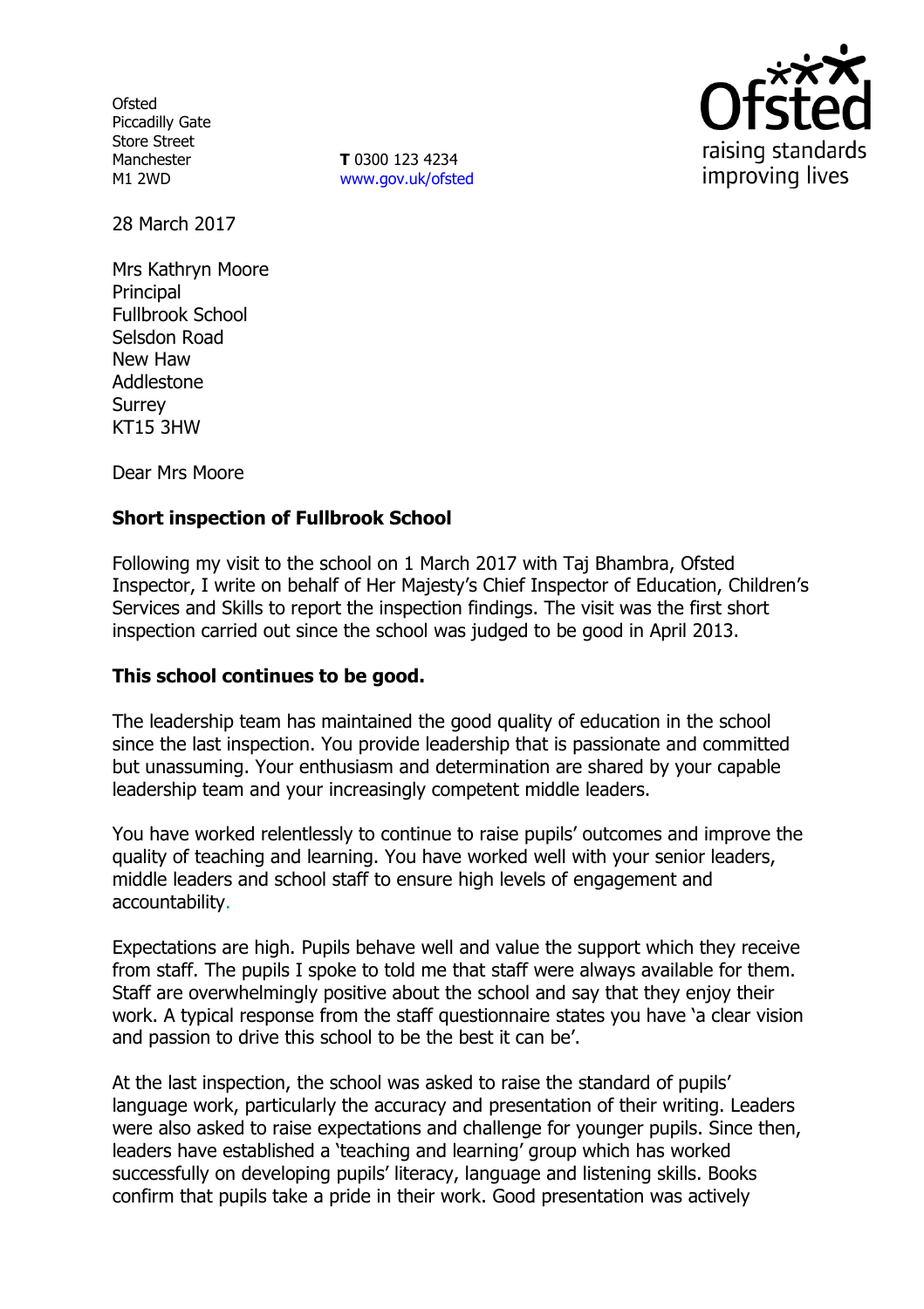

encouraged in the lessons visited, for example in a Year 8 religious education lesson where pupils carefully highlighted their work to evidence neatly different viewpoints on Christianity. Teachers have high expectations of younger pupils and teaching in key stage 3 has improved.

Pupils in the main school and sixth-form students are now making faster progress than their peers with the same starting points nationally. Attainment across all subjects is secure and the proportion attaining the highest grades remains above national averages. Your close checks on learning confirm that disadvantaged pupils, middle-attaining pupils and boys are now doing much better than previously. This is because teachers use school performance information well to identify pupils who need extra help and swiftly provide the additional support they need. However, you are aware that further work is needed to diminish the differences in progress made by different groups of pupils.

Governors are fully aware of the school's strengths and weaknesses. They have a very good understanding of how pupil premium funding is spent and vigorously challenge the school on the progress of disadvantaged pupils. Similarly, the academy trust has been actively involved in the school's development. Its members offer effective support, including quality advice and bespoke training. Governors, senior and middle leaders value this professional development very much.

### **Safeguarding is effective.**

The leadership team has ensured that all safeguarding arrangements are fit for purpose. All records are detailed and of a high quality. Staff members receive regular training about how to keep children safe from abuse, sexual exploitation, radicalisation and extremism. Before appointing staff, leaders carry out all required employment checks. These are then recorded meticulously on the single central register.

A dedicated team of staff works with determination and sensitivity alongside pupils, parents and external agencies to support vulnerable pupils, especially those educated off-site. Most parents say that their children feel safe in school. Pupils state that staff are approachable and that they know an adult they can turn to if they have any worries. Pupils appreciate the concern that staff members have for their welfare and well-being.

There is a strong culture of vigilance and support for pupils' health, welfare and well-being. Staff are knowledgeable about procedures and practices because they receive regular training and updates. The school's off-site activities are carefully monitored and assessed for risk and leaders keep pupils' safety under close scrutiny. Governors have undertaken all the necessary safeguarding training.

### **Inspection findings**

■ During this inspection, inspectors focused on the following lines of enquiry: how successfully leaders are tackling areas for improvement from the previous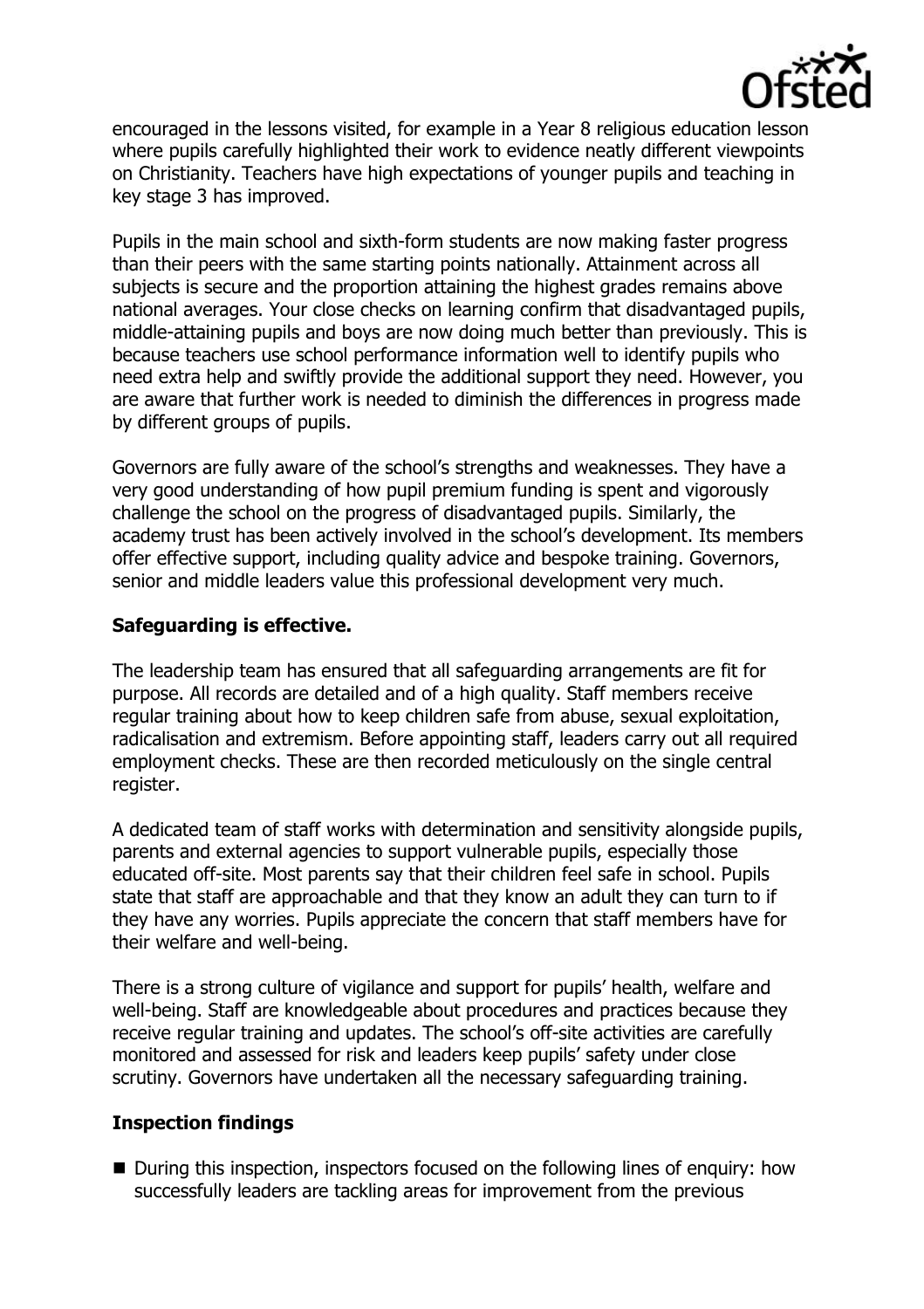

inspection; the quality and consistency of teaching and learning; safeguarding and whether child protection procedures are effective; and the capacity of leaders to improve teaching and raise outcomes.

- Current pupils are making consistently good progress. Underperforming groups are now doing much better because teaching has improved and pupils' needs are quickly identified and supported well. Sixth-form performance information shows similar improvements. This is because staff are more confident about courses and clearer about examination requirements. The school is continuing to work with disadvantaged pupils and other groups to diminish differences in performance.
- Teaching is consistently strong across all years, including in key stage 3. Pupils' writing demonstrates the improved focus which teachers place on literacy and presentation. Teachers demonstrate high expectations of their pupils and have a good knowledge of their strengths and weaknesses. Teaching takes account of different pupils' needs. That said, there is still some inconsistency in the quality of teaching across subjects and some staff do not follow the school's policy in providing feedback to pupils.
- Leaders, especially the recently appointed principal, have an ambitious vision for the school. This is shared by staff and pupils but less so by parents; they expressed some minor concerns about communication between them and the school. There is a very good focus on improving teaching and learning with the development of a teaching and learning group. The group is successful in raising the quality of teaching and learning across the school. School development is very well supported by the academy trust and the increasingly knowledgeable and competent governors.

# **Next steps for the school**

Leaders and those responsible for governance should ensure that:

- $\blacksquare$  the steps taken to improve the outcomes for disadvantaged pupils and other groups are embedded and monitored effectively
- $\blacksquare$  the quality of teaching continues to improve so that pupils' performance in all subjects over time is consistently strong
- $\blacksquare$  the school's policy on providing feedback to pupils is implemented across the school.

I am copying this letter to the chair of the governing body, the regional schools commissioner and the director of children's services for Surrey. This letter will be published on the Ofsted website.

Yours sincerely

Paul Metcalf **Ofsted Inspector**